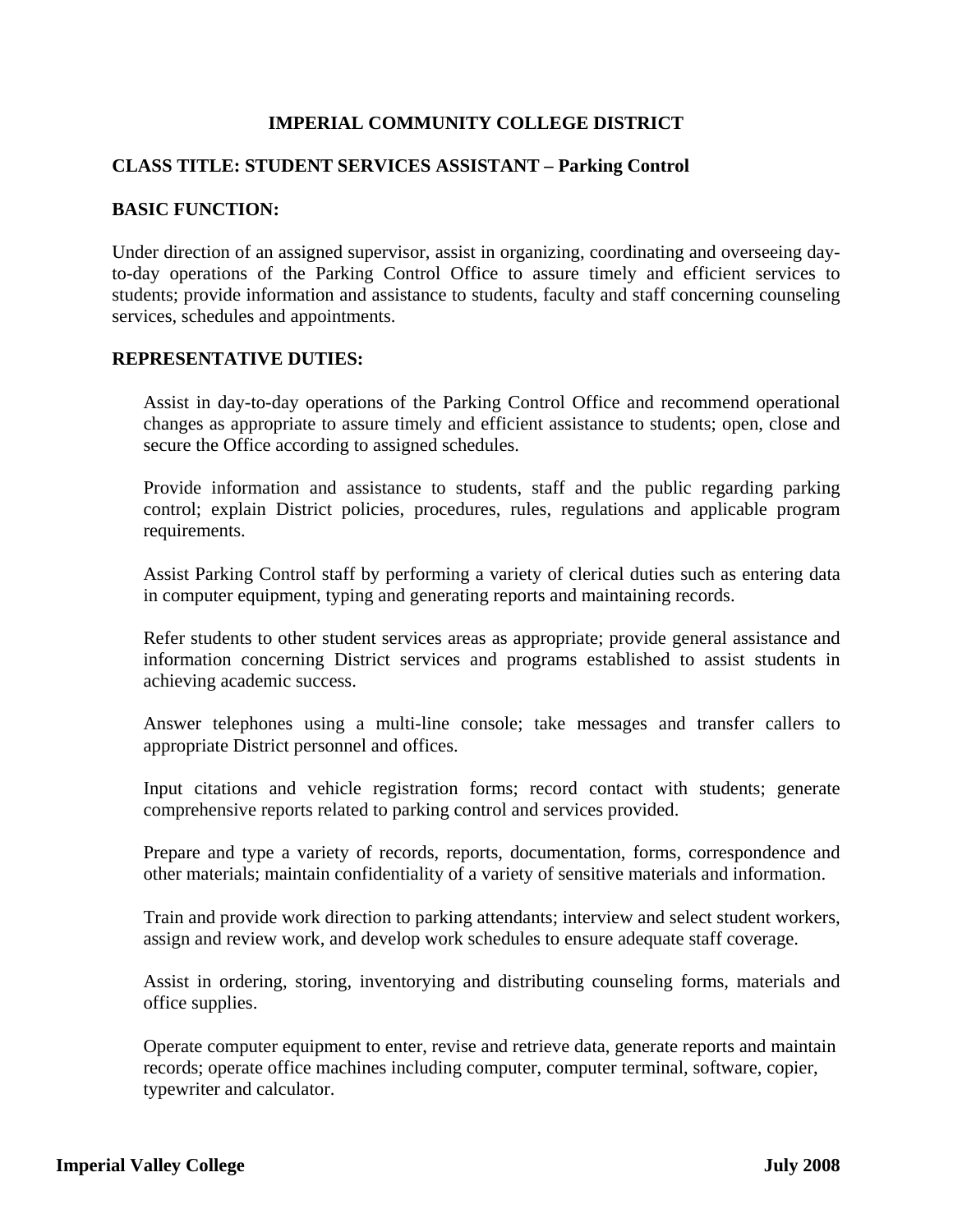# **STUDENT SERVICES ASSISTANT – Parking Control (Continued) Page 2**

Collect and account for fees and other monies received as assigned; type requisitions and process invoices according to established procedures.

Perform related duties as assigned.

# **KNOWLEDGE AND ABILITIES:**

### **KNOWLEDGE OF:**

Community college counseling services and programs. Modern office practices, procedures and equipment. Record keeping methods and techniques. Basic principles of training and work direction. Operation of office machines including computer equipment. Correct English usage, grammar, spelling, punctuation and vocabulary. Telephone techniques and etiquette. Oral and written communication skills. Interpersonal skills using tact, patience and courtesy.

### **ABILITY TO:**

Assist students and staff in the Counseling Center at a community college. Perform responsible clerical duties in support of counseling activities. Type at an acceptable rate of speed. Answer telephones and greet the public courteously. Maintain records and prepare reports. Operate office machines including typewriter, copier, calculator and computer equipment. Learn, apply and explain rules, regulations, policies and procedures related to the counseling function. Train and provide work direction to student assistants.

**EDUCATION AND EXPERIENCE:** Any combination equivalent to: graduation from high school and two years of general clerical and record keeping experience which included public contact and microcomputer operation.

**WORKING CONDITIONS:** Duties are primarily performed in a Student Services environment while seated at a counter, desk or computer terminal. Incumbents are subject to extensive contact with students, constant interruptions, noise from talking or office equipment and demanding timelines.